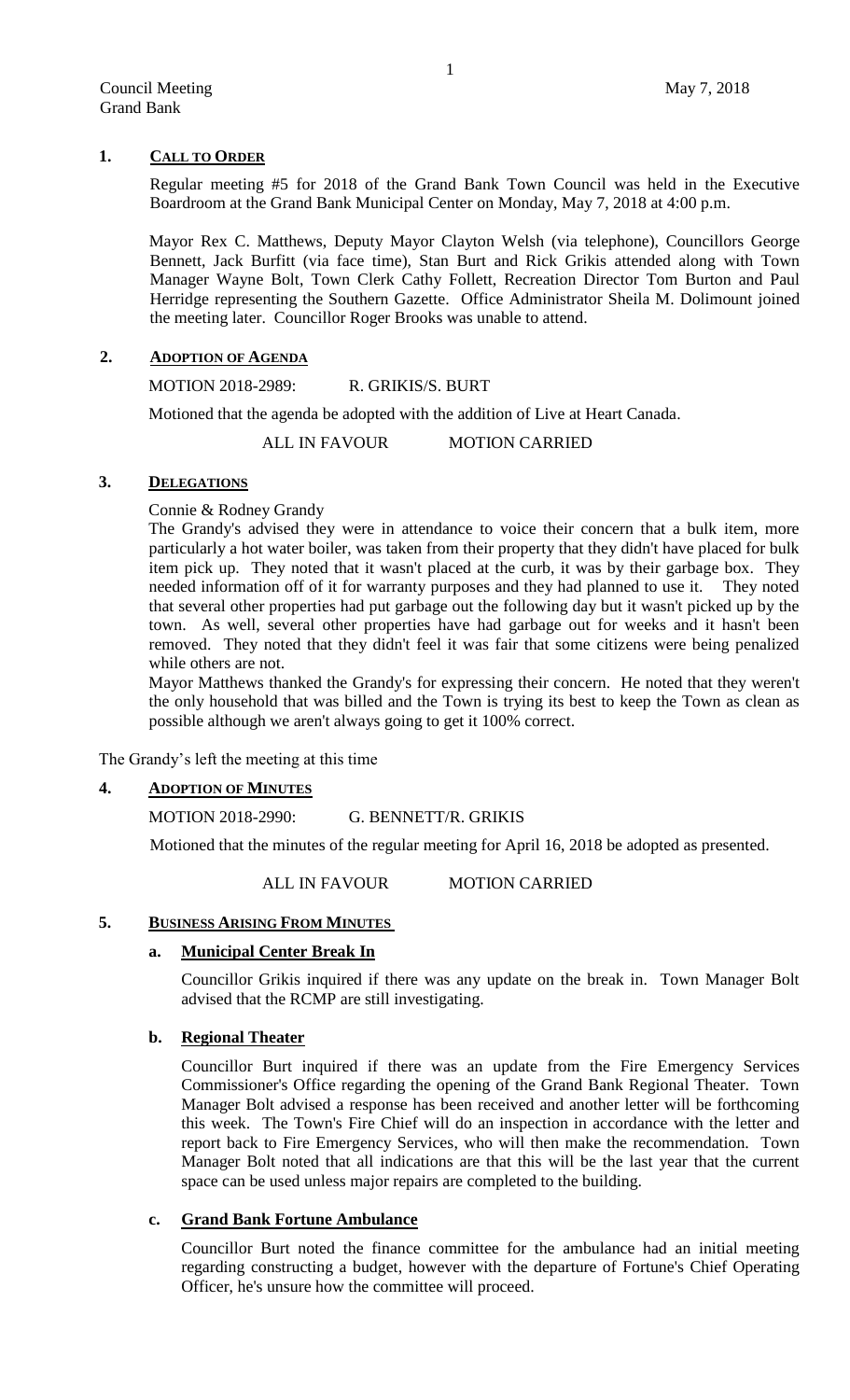# **6. INCOMING CORRESPONDENCE FOR ACTION**

# **a. Office of Senator Nancy Greene Raine**

## MOTION 2018-2991: C. WELSH/S. BURT

Motioned that the Town of Grand Bank proclaim June  $2<sup>nd</sup>$  as National Health & Fitness Day.

## ALL IN FAVOUR MOTION CARRIED

#### *National Health & Fitness Day Proclamation*

- Whereas the Parliament of Canada wishes to increase awareness among Canadians of the significant benefits of physical activity and to encourage Canadians to increase their level of physical activity and their participation in recreational sports and fitness activities;
- Whereas it is in Canada's interest to improve the health of all Canadians and to reduce the burden of illness on Canadian families and on the Canadian health care system;
- Whereas many local governments in Canada have public facilities to promote the health and fitness of their citizens;
- Whereas the Government of Canada wishes to encourage local governments to facilitate Canadian's participation in healthy physical activities;
- Whereas the Government of Canada wishes to encourage the country's local governments, non-government organizations, the private sector and all Canadians to recognize the first Saturday in June as *National Health and Fitness Day* and to mark the day with local events and initiatives celebrating and promoting the importance and use of local health, recreational, sports and fitness facilities;
- Whereas Canada's mountains, oceans, lakes, forest, parks and wilderness also offer recreational and fitness opportunities;
- Whereas Canadian Environment Week is observed throughout the country in early June, and walking and cycling are great ways to reduce vehicle pollution and improve physical fitness;
- Whereas declaring the first Saturday in June to be *National Health and Fitness Day* will further encourage Canadians to participate in physical activities and contribute to their own health and well-being;
- Therefore, We proclaim *National Health and Fitness Day* in our Municipality as the first Saturday in June.

# **b. Memorial University NL**

Received an invitation from Jackie Fewer, Academic Program Administrator – Eastern Stream, for two (2) members of the Town attend the 2018 Academic & Wellness Resident Workshop Meet and Greet scheduled for Friday, May 11, 2018 at 6:30 p.m. at the Old Colony Trust Building, Burin, NL. RVSP by May 4, 2018.

# **c. Kandice Strowbridge**

Received a request from Kandice Strowbridge, asking the Town to fly a rainbow flag the week of July  $15^{th}$  to  $21^{st}$  to show support for LGBTQ constituents and families.

MOTION 2018-2992: S. BURT/G. BENNETT

Motioned that the Town of Grand Bank fly the rainbow flag during the week of July 15 -21, 2018.

ALL IN FAVOUR MOTION CARRIED

# **d. Eastern Health**

Received an email from Tammy Greening, Healthy Communities Consultant, advising that Eastern Health invites non-profit and community based groups to apply for funding under its 2018 Healthy Communities Partnership Fund (formerly known as the Community Development Fund).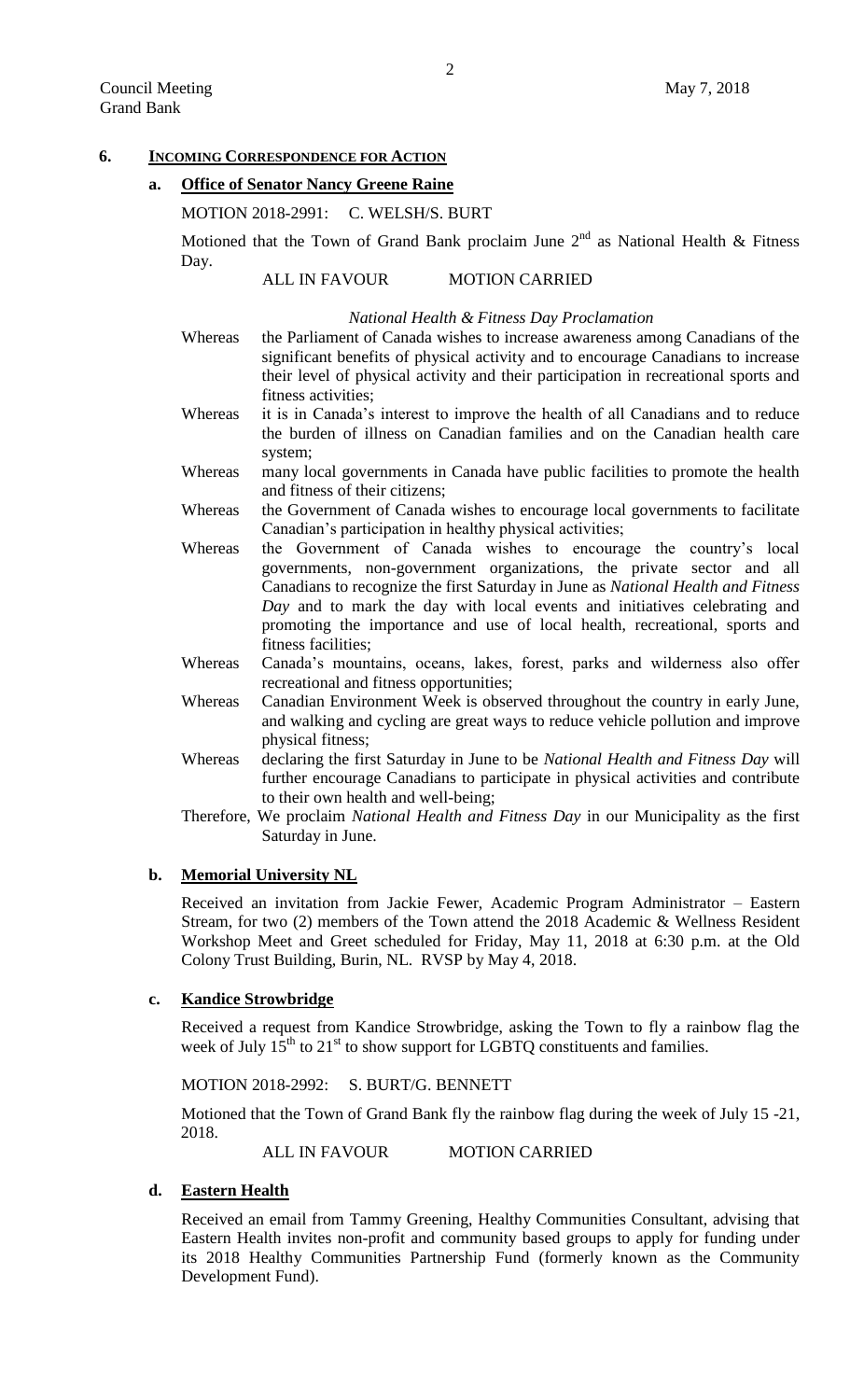# **e. Mental Health & Addictions Program**

Received an email from Diane Dunphy, Intake Social Worker, advising that May  $7 - 13$ , 2018, is Mental Health Week, and the slogan this year is *GET LOUD!* about what Mental Health really is. Mental Health is about more than mental illness. They have included prepromotion social posts.

# **7. INCOMING CORRESPONDENCE FOR INFORMATION**

# **a. Department of Municipal Affairs & Environment (MAE)**

Received a circular from MAE regarding a funding opportunity, the Government of Canada recently announced a call for concepts (CFC) for mid-size projects under the Enabling Accessibility Fund (EAF).

## **b. Municipal Assessment Agency (MAA)**

Received a report on the update of the MAA that was held on April 19, 2018.

## **c. Garden Council**

Received an email advising that Garden Days will be held on June 16 – 24, 2018.

## **d. Office of the Information and Privacy Commissioner**

Received the quarterly newsletter, April 2018.

# **e. Multiklient Invest**

Received a newsletter on the resumption of the Seismic Program for 2018.

# **8. COMMITTEE REPORTS**

### **a. Finance Committee**

Councillor Burt, Committee Chairperson, presented a written report of a meeting the Committee held on May 2, 2018.

MOTION 2018-2993: S. BURT/R. GRIKIS

Motioned that the Finance Committee report of May 2, 2018 be accepted as presented.

ALL IN FAVOUR MOTION CARRIED

#### **b. Development Committee**

Deputy Mayor Welsh, Committee Chairperson, presented a written report of a meeting the Committee held on May 2, 2018.

MOTION 2018-2994: C. WELSH/J. BURFITT

Motioned that the Development Committee report of May 2, 2018 be accepted as presented.

ALL IN FAVOUR MOTION CARRIED

## **9. OLD BUSINESS**

# **a. Municipal Garage Upgrade**

Mayor Matthews noted that permission has been given to go to tender with a closing date of May 22, 2018 and hopefully work will start in June.

At this time, Office Administrator Dolimount entered the meeting.

#### **b. Downtown Re-Development**

Town Clerk Follett advised that a meeting was held last week with the property owners in the area and all concerns were noted and the committee will be reviewing in the near future. Town Manager Bolt advised he spoke with a representative from the Library and they are very positive with the things that are proposed. A meeting will be arranged with Warren's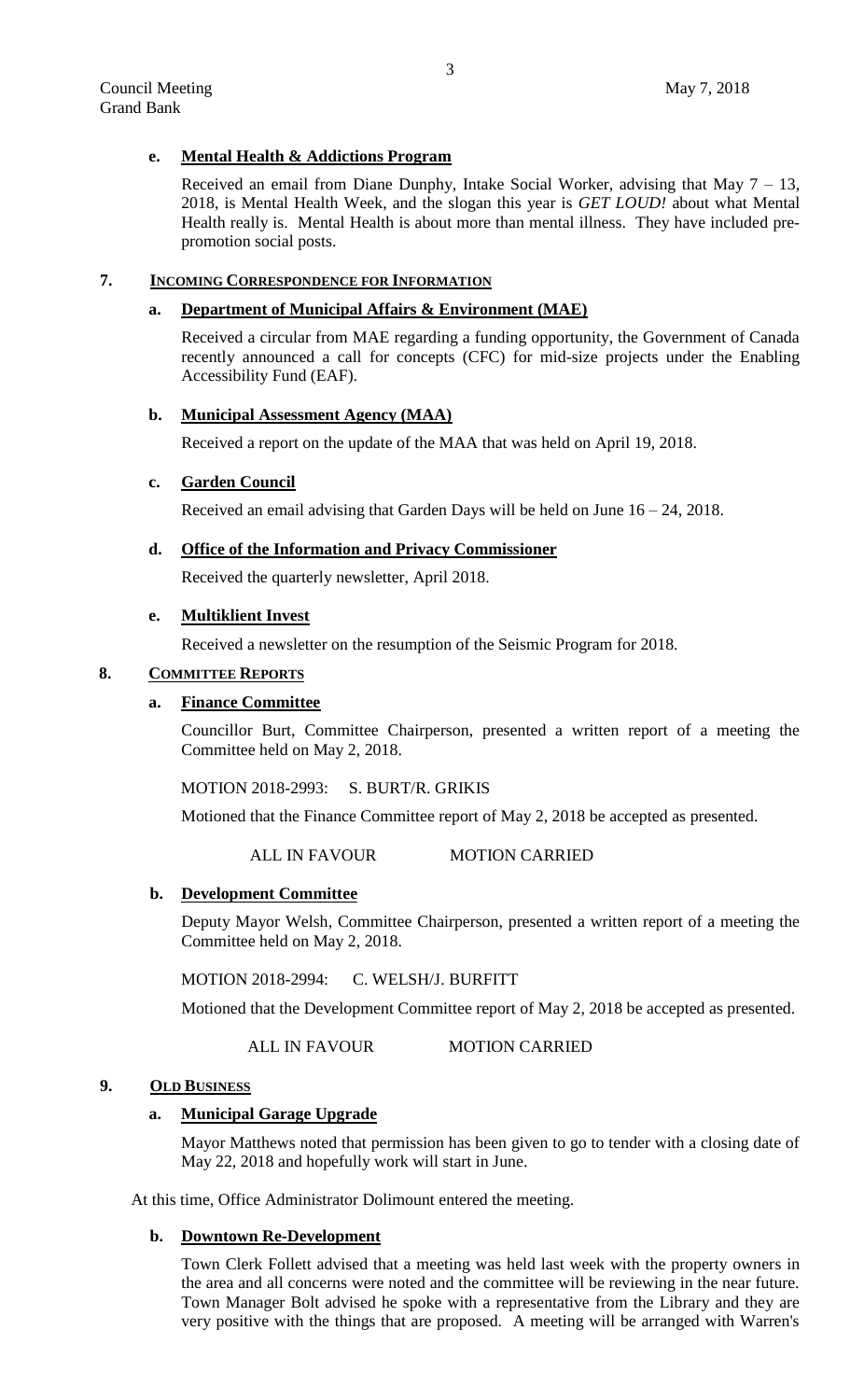Store and G  $\&$  A Buffett as they were unable to attend the meeting. As well, the Town's Engineer along with an architectural engineer from their office will be here on Thursday to offer suggestions for the final design prior to the project going to tender.

Mayor Matthews asked that a synopsis be put together for councillors so that they are kept up to date with the proposed plan.

#### **c. Installation of Lieutenant Governor**

Mayor Matthews noted that Sheila and himself attended the ceremony this week at Confederation Building and Government House. The ceremony was very inclusive and Lieutenant Governor Foote was very thankful for Council's support so that the girl guides could attend.

Councillor Burt noted that, thanks to family, they got to attend and sat in the family section.

## 10. **NEW BUSINESS**

## **a. Swimming Pool Update**

Mayor Matthews noted that employees were working diligently last week on the swimming pool and good results were achieved. Recreation Director Burton noted that the staff did a great job. Extra paint is ordered and should be here this week. The projected opening date may be the end of May if everything falls into place. Town Manager Bolt noted we have to ensure that we have everything in place after investing so much money. He noted there will also be some trial and error regarding how to heat the pool water and building.

Mayor Matthews suggested that an open house some afternoon would be organized before the pool is opened.

#### **b. Social Media Campaign**

Mayor Matthews noted that the message is hitting home and thanked MP Todd Doherty for his continued support. More questions will be asked in the House of Assembly today and to his knowledge a law suit will be going forward from Conne River and from Clearwater. The campaign will continue until the end of June.

## **c. Live at Heart Canada**

Mayor Matthews advised a proposal was received from Vision 360 Productions Foundation, a non-profit organization that has been established to support and showcase the music, arts and heritage on the Burin Peninsula. They are planning to bring in 40 bands this year (last week of July), 25 of which will be Canadian and NL bands and 15 international bands. They will play at different venues around the Peninsula. This would be a big boost for tourism on the Burin Peninsula. They are looking for a letter of support.

#### MOTION 2018-2995: R. GRIKIS/S. BURT

Motioned that the Town forward a letter of support for Vision 360 Productions Foundations Live at Heart Canada proposal.

## ALL IN FAVOUR MOTION CARRIED

#### 11. **COUNCILLORS FORUM**

#### **a. RCSCC 71 Atlantic**

Mayor Matthews advised an invitation has been received to attend the Sea Cadets Annual Ceremonial Review on Saturday, May 12, 2018. Deputy Mayor Welsh indicated that if he is in Town he will attend.

# **b. Municipal Center**

Councillor Burfitt inquired as to the status of the Municipal Roof. Mayor Matthew advised that the Town's solicitor is completing an assessment and will be in contact once it is completed for the Town to review before it is submitted.